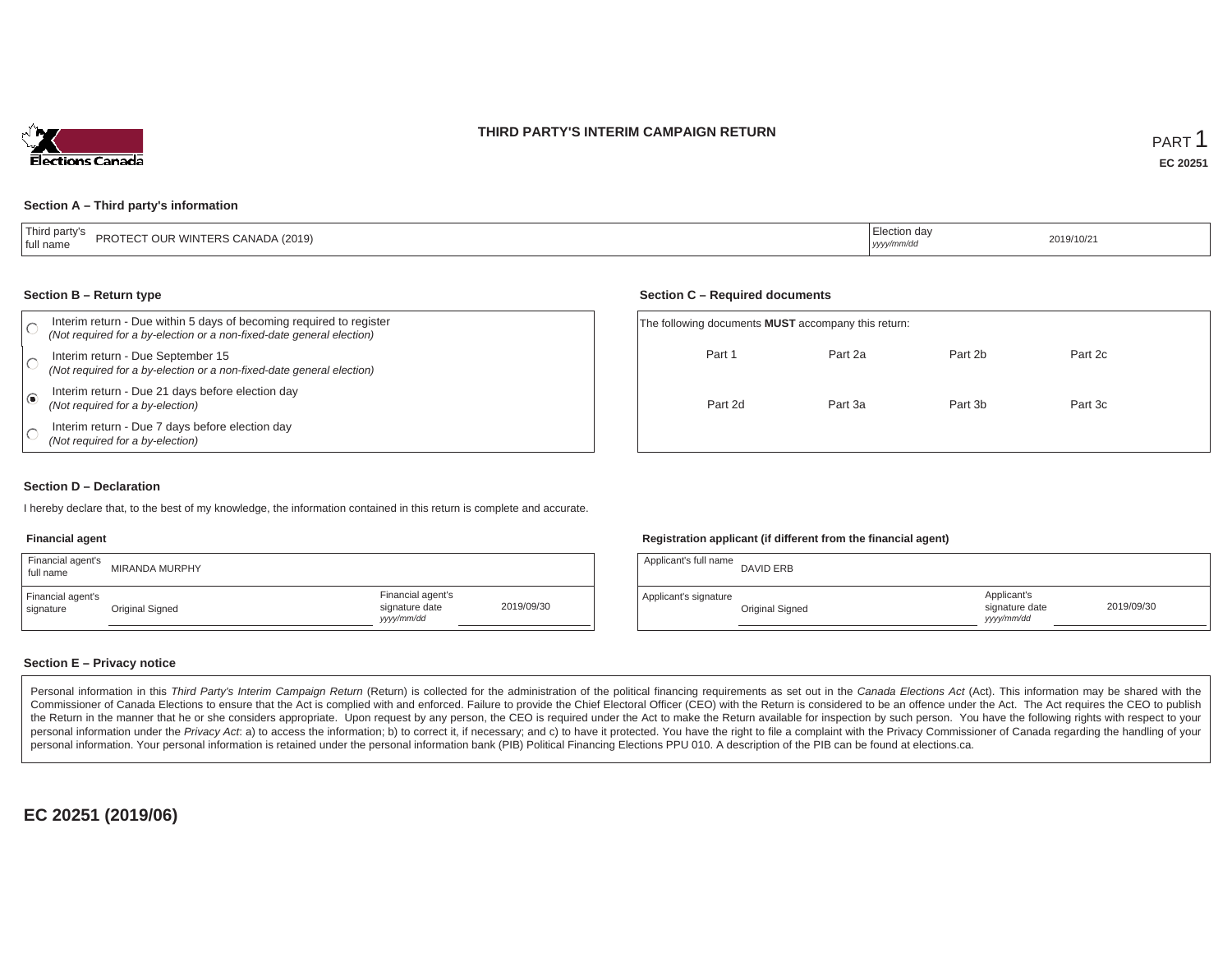

## **THIRD PARTY'S INTERIM CAMPAIGN RETURN THIRD PARTY'S INTERIM CAMPAIGN RETURN<br>Statement of monetary contributions received PART 2a**

| No. | Full name                                     | Street<br>no.                                                                       | <b>Street</b> | Apt. | City | Prov./<br>Terr. | Postal<br>code | Date<br>received<br>yyyy/mm/dd                                                 | Individual | Business /<br>Commercial<br>organization | Government | Trade union | Corporation | Unincorporated<br>without share<br>capital dissociation or<br>association |
|-----|-----------------------------------------------|-------------------------------------------------------------------------------------|---------------|------|------|-----------------|----------------|--------------------------------------------------------------------------------|------------|------------------------------------------|------------|-------------|-------------|---------------------------------------------------------------------------|
|     |                                               |                                                                                     |               |      |      |                 |                |                                                                                | \$         | \$                                       | $\sqrt{2}$ | \$          | \$          | \$                                                                        |
|     |                                               |                                                                                     |               |      |      |                 |                |                                                                                |            |                                          |            |             |             |                                                                           |
|     |                                               |                                                                                     |               |      |      |                 |                |                                                                                |            |                                          |            |             |             |                                                                           |
|     |                                               |                                                                                     |               |      |      |                 |                |                                                                                |            |                                          |            |             |             |                                                                           |
|     |                                               |                                                                                     |               |      |      |                 |                |                                                                                |            |                                          |            |             |             |                                                                           |
|     |                                               |                                                                                     |               |      |      |                 |                |                                                                                |            |                                          |            |             |             |                                                                           |
|     |                                               |                                                                                     |               |      |      |                 |                |                                                                                |            |                                          |            |             |             |                                                                           |
|     |                                               |                                                                                     |               |      |      |                 |                |                                                                                |            |                                          |            |             |             |                                                                           |
|     |                                               |                                                                                     |               |      |      |                 |                |                                                                                |            |                                          |            |             |             |                                                                           |
|     |                                               |                                                                                     |               |      |      |                 |                |                                                                                |            |                                          |            |             |             |                                                                           |
|     |                                               |                                                                                     |               |      |      |                 |                |                                                                                |            |                                          |            |             |             |                                                                           |
|     |                                               |                                                                                     |               |      |      |                 |                |                                                                                |            |                                          |            |             |             |                                                                           |
|     |                                               |                                                                                     |               |      |      |                 |                |                                                                                |            |                                          |            |             |             |                                                                           |
|     |                                               |                                                                                     |               |      |      |                 |                |                                                                                |            |                                          |            |             |             |                                                                           |
|     |                                               |                                                                                     |               |      |      |                 |                |                                                                                |            |                                          |            |             |             |                                                                           |
|     |                                               |                                                                                     |               |      |      |                 |                |                                                                                |            |                                          |            |             |             |                                                                           |
|     |                                               |                                                                                     |               |      |      |                 |                | Totals carried forward from previous page \$                                   |            |                                          |            |             |             |                                                                           |
|     |                                               |                                                                                     |               |      |      |                 |                | Total amount of monetary contributions by contributors who gave over \$200 (A) |            |                                          |            |             |             |                                                                           |
|     |                                               | Number of contributors who gave over \$200                                          |               |      |      |                 |                |                                                                                |            |                                          |            |             |             |                                                                           |
|     |                                               | Total amount of monetary contributions by contributors who gave \$200 or less $(B)$ |               |      |      |                 |                |                                                                                |            |                                          |            |             |             |                                                                           |
|     | Number of contributors who gave \$200 or less |                                                                                     |               |      |      |                 |                |                                                                                |            |                                          |            |             |             |                                                                           |
|     |                                               |                                                                                     |               |      |      |                 |                | Total amount of all monetary contributions (A+B)                               |            |                                          |            |             |             |                                                                           |
|     |                                               |                                                                                     |               |      |      |                 |                | Number of contributors who gave monetary contributions                         |            |                                          |            |             |             |                                                                           |

| Election day<br>1 hird<br>2019/10/21<br>PROTECT OUR WINTERS CANADA (2019)<br>.<br>party<br>yyyy/mm/de | Page |  |  |  |
|-------------------------------------------------------------------------------------------------------|------|--|--|--|
|-------------------------------------------------------------------------------------------------------|------|--|--|--|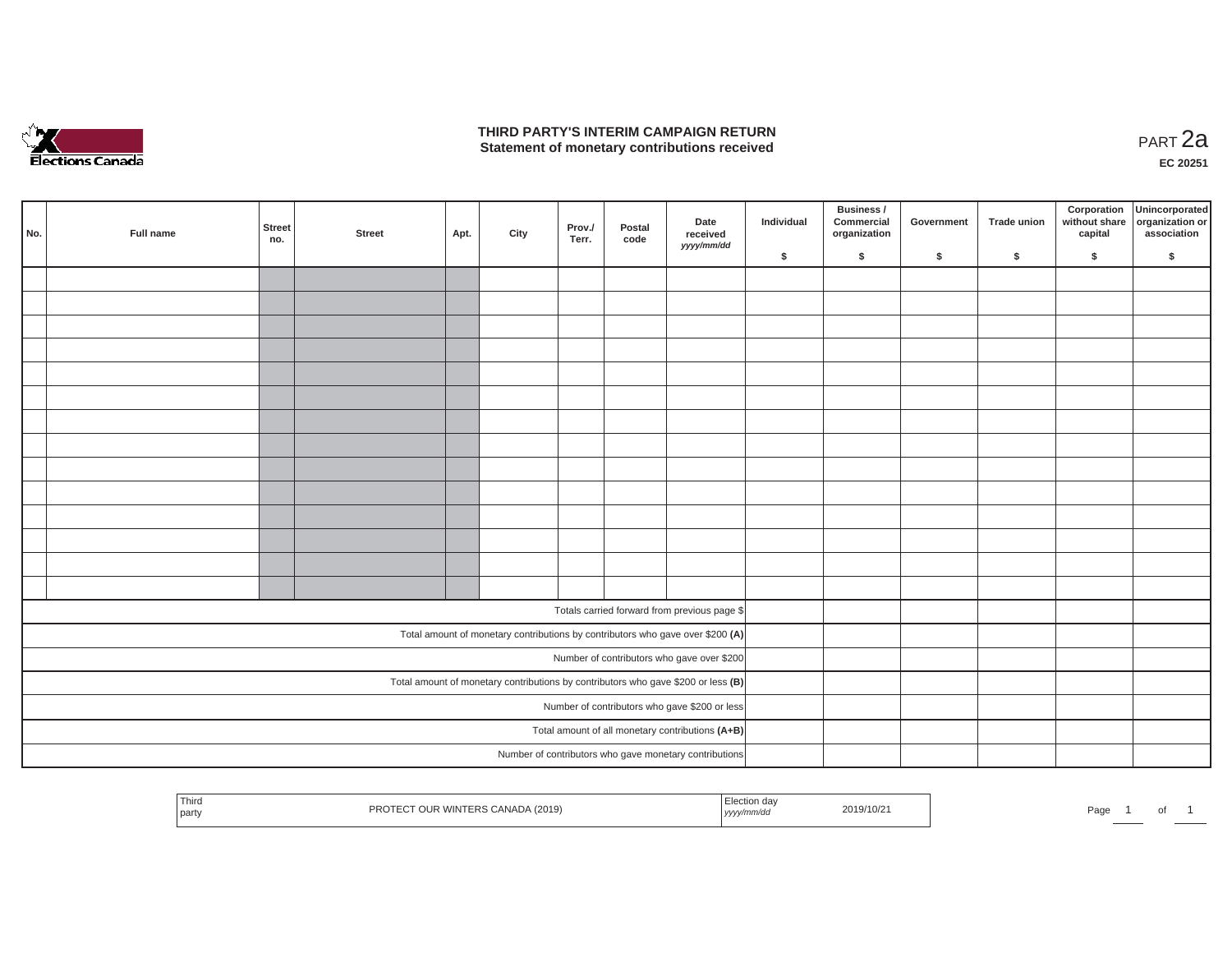

## **THIRD PARTY'S INTERIM CAMPAIGN RETURN**  THIRD PARTY'S INTERIM CAMPAIGN RETURN<br>Statement of non-monetary contributions received<br>**PART 2**b

**EC 20251**

| No.            | Full name                                                                             | Street<br>no. | <b>Street</b> | Apt. | City     | Prov./<br>Terr. | Postal<br>code | Date<br>received<br>yyyy/mm/dd                                                     | Individual | Business /<br>Commercial<br>organization | Government | Trade union | Corporation<br>without share<br>capital | Unincorporated<br>organization or<br>association |
|----------------|---------------------------------------------------------------------------------------|---------------|---------------|------|----------|-----------------|----------------|------------------------------------------------------------------------------------|------------|------------------------------------------|------------|-------------|-----------------------------------------|--------------------------------------------------|
|                |                                                                                       |               |               |      |          |                 |                |                                                                                    | \$         | $\mathsf{s}$                             | \$         | $\sqrt{2}$  | \$                                      | \$                                               |
| $\overline{1}$ | Sid Lee                                                                               |               |               |      | MONTREAL | QC              | H3B2C6         | 2019/09/27                                                                         |            | 110,050.00                               |            |             |                                         |                                                  |
|                |                                                                                       |               |               |      |          |                 |                |                                                                                    |            |                                          |            |             |                                         |                                                  |
|                |                                                                                       |               |               |      |          |                 |                |                                                                                    |            |                                          |            |             |                                         |                                                  |
|                |                                                                                       |               |               |      |          |                 |                |                                                                                    |            |                                          |            |             |                                         |                                                  |
|                |                                                                                       |               |               |      |          |                 |                |                                                                                    |            |                                          |            |             |                                         |                                                  |
|                |                                                                                       |               |               |      |          |                 |                |                                                                                    |            |                                          |            |             |                                         |                                                  |
|                |                                                                                       |               |               |      |          |                 |                |                                                                                    |            |                                          |            |             |                                         |                                                  |
|                |                                                                                       |               |               |      |          |                 |                |                                                                                    |            |                                          |            |             |                                         |                                                  |
|                |                                                                                       |               |               |      |          |                 |                |                                                                                    |            |                                          |            |             |                                         |                                                  |
|                |                                                                                       |               |               |      |          |                 |                |                                                                                    |            |                                          |            |             |                                         |                                                  |
|                |                                                                                       |               |               |      |          |                 |                |                                                                                    |            |                                          |            |             |                                         |                                                  |
|                |                                                                                       |               |               |      |          |                 |                |                                                                                    |            |                                          |            |             |                                         |                                                  |
|                |                                                                                       |               |               |      |          |                 |                |                                                                                    |            |                                          |            |             |                                         |                                                  |
|                |                                                                                       |               |               |      |          |                 |                |                                                                                    |            |                                          |            |             |                                         |                                                  |
|                |                                                                                       |               |               |      |          |                 |                | Totals carried forward from previous page \$                                       |            |                                          |            |             |                                         |                                                  |
|                |                                                                                       |               |               |      |          |                 |                | Total amount of non-monetary contributions by contributors who gave over \$200 (A) |            | 110,050.00                               |            |             |                                         |                                                  |
|                |                                                                                       |               |               |      |          |                 |                | Number of contributors who gave over \$200                                         |            |                                          |            |             |                                         |                                                  |
|                | Total amount of non-monetary contributions by contributors who gave \$200 or less (B) |               |               |      |          |                 |                |                                                                                    |            |                                          |            |             |                                         |                                                  |
|                | Number of contributors who gave \$200 or less                                         |               |               |      |          |                 |                |                                                                                    |            |                                          |            |             |                                         |                                                  |
|                |                                                                                       |               |               |      |          |                 |                | Total amount of all non-monetary contributions (A+B)                               |            |                                          |            |             |                                         |                                                  |
|                |                                                                                       |               |               |      |          |                 |                | Number of contributors who gave non-monetary contributions                         |            |                                          |            |             |                                         |                                                  |

| Third<br>l party | ADA (2019)<br>.<br>י צו ז<br><b>VVIIVII</b> | ,,,,, | 2019/10/21 | Page |  |
|------------------|---------------------------------------------|-------|------------|------|--|
|                  |                                             |       |            |      |  |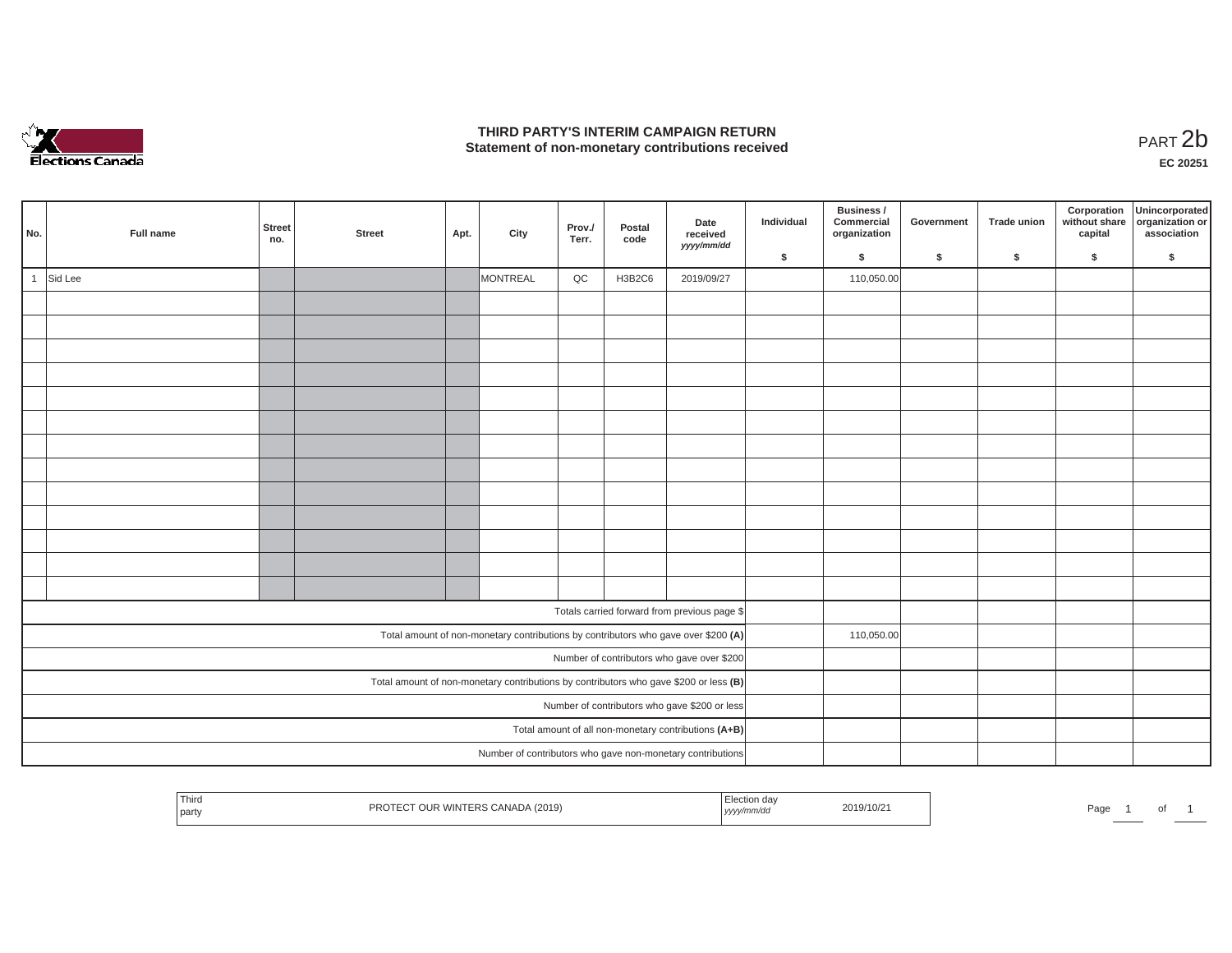

### **THIRD PARTY'S INTERIM CAMPAIGN RETURN**  RD PARTY'S INTERIM CAMPAIGN RETURN<br>Statement of operating loans received **PART 2c**

**EC 20251**

| No. | Full name | Street<br>no.                                | <b>Street</b> | Apt. | City | Prov./<br>Terr. | Postal<br>code | Date<br>received<br>yyyy/mm/dd                                  | Individual | <b>Business /</b><br>Commercial<br>organization | Government | Trade union | Corporation<br>capital | Unincorporated<br>without share organization or<br>association |
|-----|-----------|----------------------------------------------|---------------|------|------|-----------------|----------------|-----------------------------------------------------------------|------------|-------------------------------------------------|------------|-------------|------------------------|----------------------------------------------------------------|
|     |           |                                              |               |      |      |                 |                |                                                                 | \$         | \$                                              | \$         | \$          | \$                     | \$                                                             |
|     |           |                                              |               |      |      |                 |                |                                                                 |            |                                                 |            |             |                        |                                                                |
|     |           |                                              |               |      |      |                 |                |                                                                 |            |                                                 |            |             |                        |                                                                |
|     |           |                                              |               |      |      |                 |                |                                                                 |            |                                                 |            |             |                        |                                                                |
|     |           |                                              |               |      |      |                 |                |                                                                 |            |                                                 |            |             |                        |                                                                |
|     |           |                                              |               |      |      |                 |                |                                                                 |            |                                                 |            |             |                        |                                                                |
|     |           |                                              |               |      |      |                 |                |                                                                 |            |                                                 |            |             |                        |                                                                |
|     |           |                                              |               |      |      |                 |                |                                                                 |            |                                                 |            |             |                        |                                                                |
|     |           |                                              |               |      |      |                 |                |                                                                 |            |                                                 |            |             |                        |                                                                |
|     |           |                                              |               |      |      |                 |                |                                                                 |            |                                                 |            |             |                        |                                                                |
|     |           |                                              |               |      |      |                 |                |                                                                 |            |                                                 |            |             |                        |                                                                |
|     |           |                                              |               |      |      |                 |                |                                                                 |            |                                                 |            |             |                        |                                                                |
|     |           |                                              |               |      |      |                 |                |                                                                 |            |                                                 |            |             |                        |                                                                |
|     |           |                                              |               |      |      |                 |                |                                                                 |            |                                                 |            |             |                        |                                                                |
|     |           |                                              |               |      |      |                 |                |                                                                 |            |                                                 |            |             |                        |                                                                |
|     |           |                                              |               |      |      |                 |                |                                                                 |            |                                                 |            |             |                        |                                                                |
|     |           |                                              |               |      |      |                 |                | Totals carried forward from previous page \$                    |            |                                                 |            |             |                        |                                                                |
|     |           |                                              |               |      |      |                 |                | Total amount of loans by lenders who provided over \$200 (A)    |            |                                                 |            |             |                        |                                                                |
|     |           | Number of lenders who provided over \$200    |               |      |      |                 |                |                                                                 |            |                                                 |            |             |                        |                                                                |
|     |           |                                              |               |      |      |                 |                | Total amount of loans by lenders who provided \$200 or less (B) |            |                                                 |            |             |                        |                                                                |
|     |           | Number of lenders who provided \$200 or less |               |      |      |                 |                |                                                                 |            |                                                 |            |             |                        |                                                                |
|     |           |                                              |               |      |      |                 |                | Total amount of all loans (A+B)                                 |            |                                                 |            |             |                        |                                                                |
|     |           |                                              |               |      |      |                 |                | Number of all lenders who provided loans                        |            |                                                 |            |             |                        |                                                                |
|     |           |                                              |               |      |      |                 |                |                                                                 |            |                                                 |            |             |                        |                                                                |

| Third   |                                               | :lection day |            |      |  |
|---------|-----------------------------------------------|--------------|------------|------|--|
| ` partv | T OUR WINTERS CANADA (2019)<br><b>PROTECT</b> | , yyyy/mm/aa | 2019/10/21 | Page |  |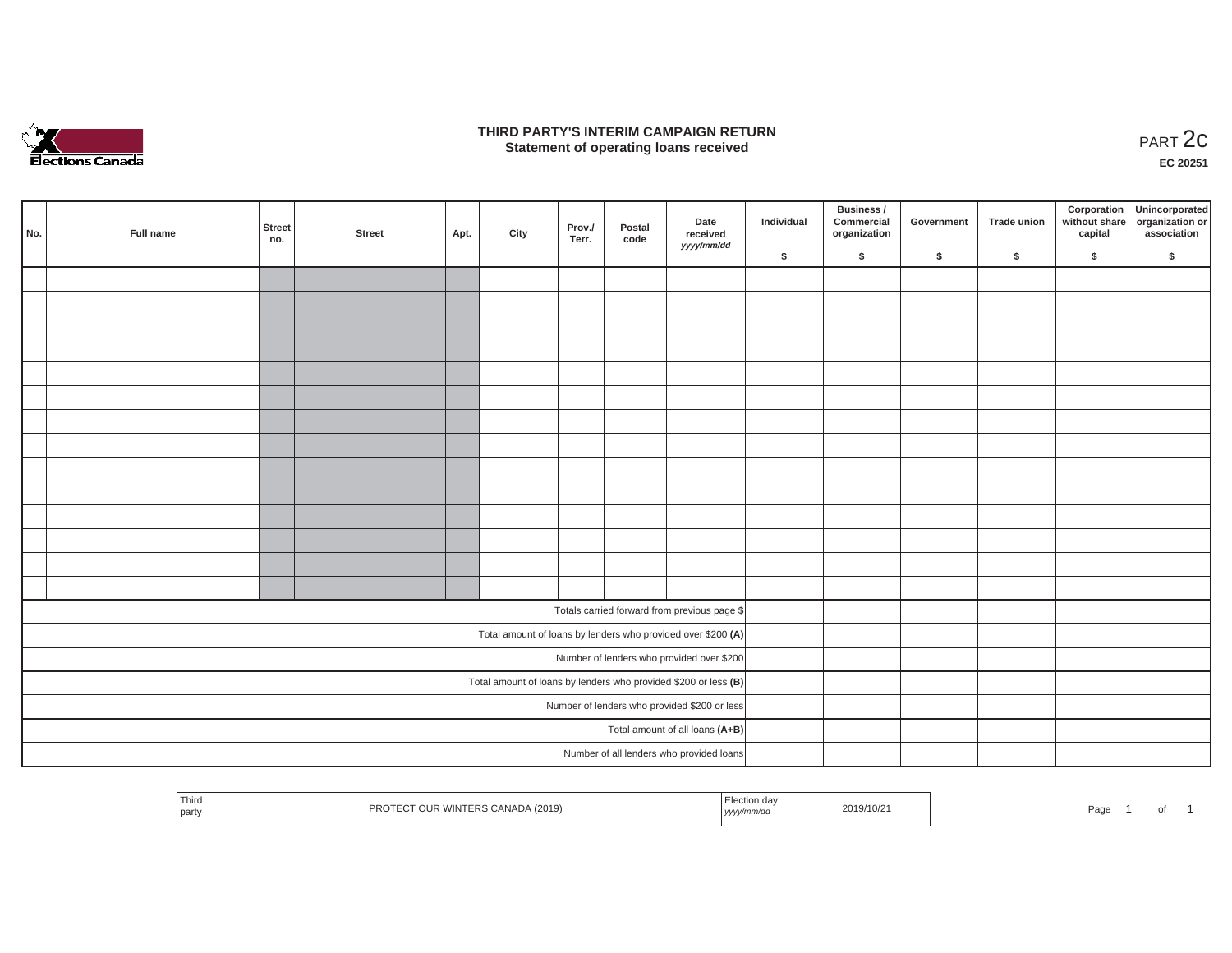

## **THIRD PARTY'S INTERIM CAMPAIGN RETURN SUMMARY STATE SUMMARY OF A SUMMARY OF A SUMMARY OF A SUMMARY OF A SUMMARY OF A SUMMARY OF A SUMMARY OF A SUMMA**<br> **Summary of inflows**

| No.          | Type of contributor / lender                 | <b>Monetary</b><br>contributions<br>(Part 2a)<br>\$ | Non-monetary<br>contributions<br>(Part 2b)<br>s. | Loans<br>(Part 2c)<br>\$ | <b>Total</b><br>\$ | Number of<br>contributors and<br>lenders |
|--------------|----------------------------------------------|-----------------------------------------------------|--------------------------------------------------|--------------------------|--------------------|------------------------------------------|
| 1.           | Individuals                                  |                                                     |                                                  |                          |                    |                                          |
| 2.           | Businesses / Commercial organizations        |                                                     | 110,050.00                                       |                          | 110,050.00         |                                          |
| 3.           | Governments                                  |                                                     |                                                  |                          |                    |                                          |
| 4.           | Trade unions                                 |                                                     |                                                  |                          |                    |                                          |
| 5.           | Corporations without share capital           |                                                     |                                                  |                          |                    |                                          |
| 6.           | Unincorporated organizations or associations |                                                     |                                                  |                          |                    |                                          |
| 7.           | Total (items 1 to 6)                         |                                                     |                                                  |                          | 110,050.00         |                                          |
| <b>Total</b> |                                              |                                                     |                                                  |                          |                    |                                          |
| 8.           | Amount of third party's resources used       |                                                     |                                                  |                          | 4,900.36           |                                          |
| 9.           | Grand total (items 7 and 8)                  |                                                     |                                                  |                          | 114,950.36         |                                          |

| ' Third                             | Election dav |
|-------------------------------------|--------------|
|                                     |              |
| OUR WINTERS CANADA (2019)           | 2019/10/21   |
| PRC                                 | ww/mm/dd     |
| the contract of the contract of the | ,,,,         |
| party                               |              |
| LV.                                 | .            |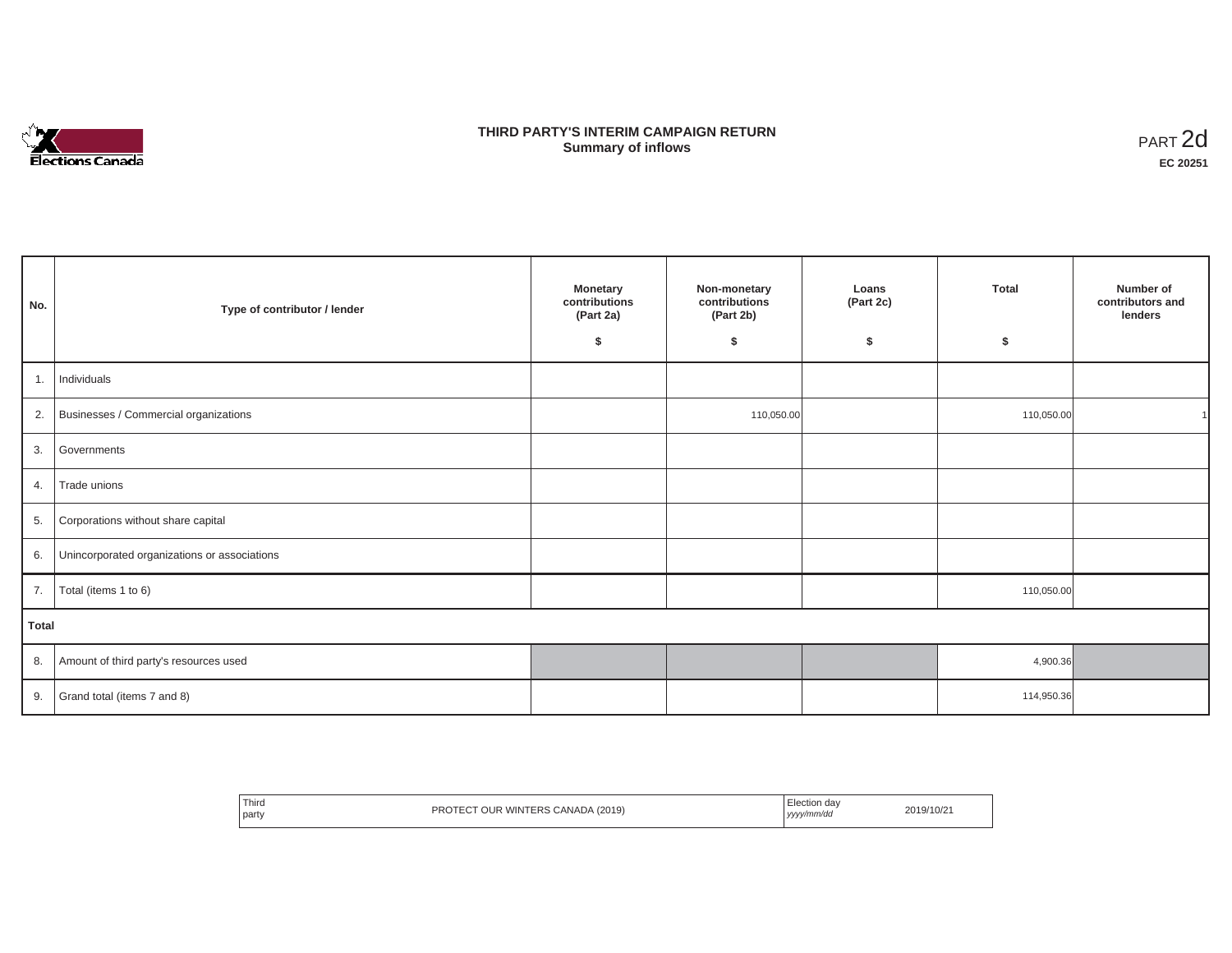

# **THIRD PARTY'S INTERIM CAMPAIGN RETURN Statement of expenses incurred for regulated activities that take place during the pre-election period**  *(Only applicable to a fixed-date general election)*

<code>PART $3$ a</code> **EC 20251**

For a list of expense types, expense categories and expense subcategories, refer to Annex II in the Instructions.

| No.            | Date<br>incurred<br>yyyy/mm/dd | ED Code<br>(if applicable) | Supplier                         | <b>Expense type</b> | <b>Expense</b><br>category                            | Expense<br>subcategory | <b>Starting date</b><br>of activity,<br>advertisement<br>or survey<br>yyyy/mm/dd | <b>Ending date</b><br>of activity,<br>advertisement<br>or survey<br>yyyy/mm/dd | Place of activity or<br>advertisement        | <b>Expense amount</b><br>\$ |
|----------------|--------------------------------|----------------------------|----------------------------------|---------------------|-------------------------------------------------------|------------------------|----------------------------------------------------------------------------------|--------------------------------------------------------------------------------|----------------------------------------------|-----------------------------|
|                | 2019/09/09                     |                            | <b>BELL CANADA</b>               | PARTISAN ACTIVITY   | <b>OFFICE</b>                                         | PHONE & INTERNET       | 2019/09/23                                                                       | 2019/09/30                                                                     |                                              | 136.15                      |
| $\overline{2}$ | 2019/09/30                     |                            | PROTECT OUR WINTERS CANADA STAFF | PARTISAN ACTIVITY   | $\big $ SALARIES, WAGES & CONS $\bigcup$ REMUNERATION |                        | 2019/09/01                                                                       | 2019/09/30                                                                     |                                              | 4,456.67                    |
| 3              | 2019/09/30                     |                            | PROTECT OUR WINTERS CANADA       | PARTISAN ACTIVITY   | SALARIES, WAGES & CONSUL PAYROLL REMITTANCES          |                        | 2019/09/01                                                                       | 2019/09/30                                                                     |                                              | 307.54                      |
|                |                                |                            |                                  |                     |                                                       |                        |                                                                                  |                                                                                |                                              |                             |
|                |                                |                            |                                  |                     |                                                       |                        |                                                                                  |                                                                                |                                              |                             |
|                |                                |                            |                                  |                     |                                                       |                        |                                                                                  |                                                                                |                                              |                             |
|                |                                |                            |                                  |                     |                                                       |                        |                                                                                  |                                                                                |                                              |                             |
|                |                                |                            |                                  |                     |                                                       |                        |                                                                                  |                                                                                |                                              |                             |
|                |                                |                            |                                  |                     |                                                       |                        |                                                                                  |                                                                                |                                              |                             |
|                |                                |                            |                                  |                     |                                                       |                        |                                                                                  |                                                                                |                                              |                             |
|                |                                |                            |                                  |                     |                                                       |                        |                                                                                  |                                                                                |                                              |                             |
|                |                                |                            |                                  |                     |                                                       |                        |                                                                                  |                                                                                |                                              |                             |
|                |                                |                            |                                  |                     |                                                       |                        |                                                                                  |                                                                                |                                              |                             |
|                |                                |                            |                                  |                     |                                                       |                        |                                                                                  |                                                                                |                                              |                             |
|                |                                |                            |                                  |                     |                                                       |                        |                                                                                  |                                                                                |                                              |                             |
|                |                                |                            |                                  |                     |                                                       |                        |                                                                                  |                                                                                |                                              |                             |
|                |                                |                            |                                  |                     |                                                       |                        |                                                                                  |                                                                                |                                              |                             |
|                |                                |                            |                                  |                     |                                                       |                        |                                                                                  |                                                                                | Totals carried forward from previous page \$ |                             |
|                |                                |                            |                                  |                     |                                                       |                        |                                                                                  |                                                                                | Total \$                                     | 4,900.36                    |

| Third<br>CANADA (2019)<br><sup>ำ</sup> WINTE⊾<br>. $KOTFC$<br>11H<br>party | n dav<br>2019/10/2<br>, yyyy/mm/aa | Page<br>$\sim$<br>ັ |
|----------------------------------------------------------------------------|------------------------------------|---------------------|
|----------------------------------------------------------------------------|------------------------------------|---------------------|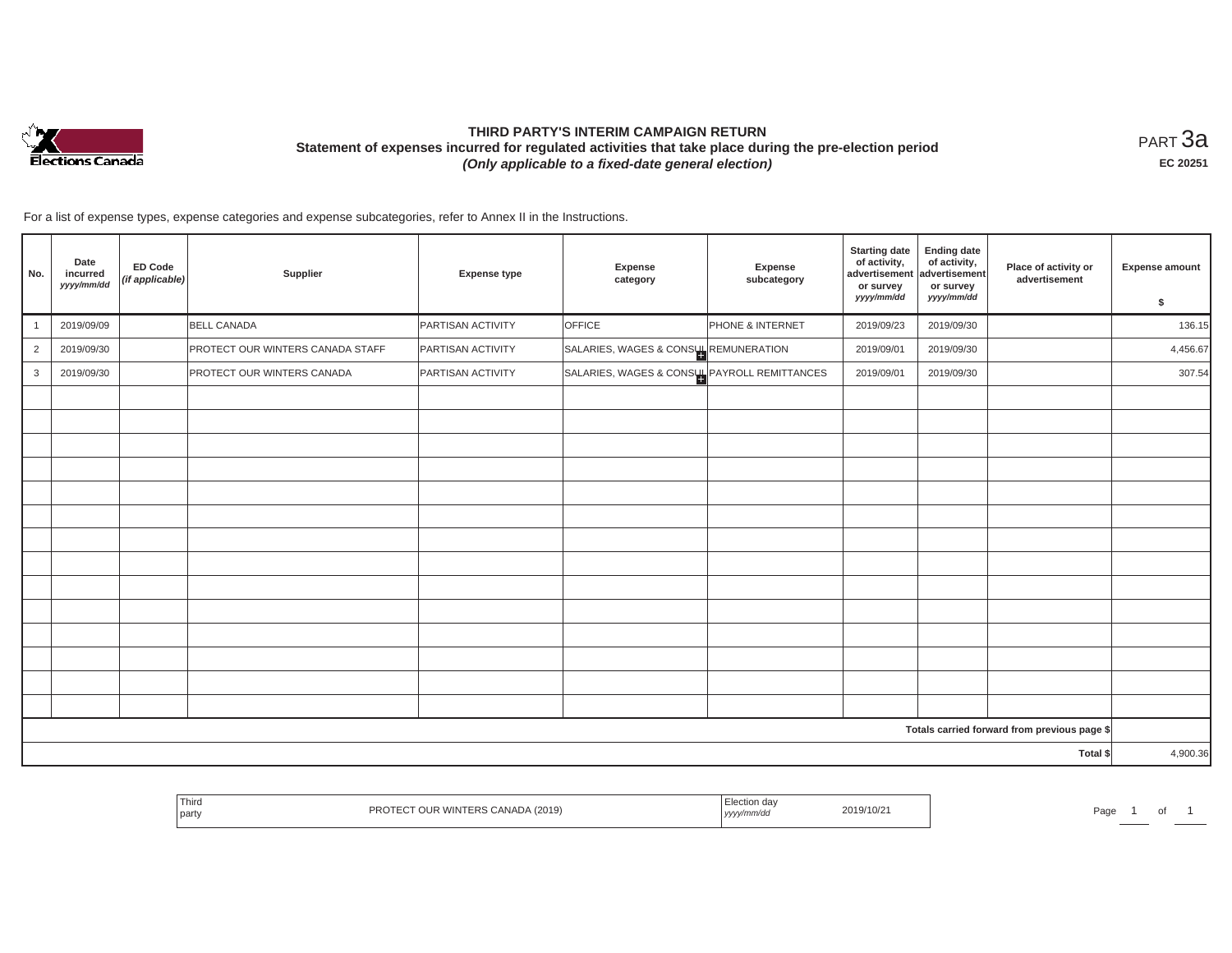

# **THIRD PARTY'S INTERIM CAMPAIGN RETURN Statement of expenses incurred for regulated activities that take place during the election period**<br>РАRТ  $3\mathrm{b}$

**EC 20251**

For a list of expense types, expense categories and expense subcategories, refer to Annex II in the Instructions.

| No.                                          | Date<br>incurred<br>yyyy/mm/dd | ED Code<br>(if applicable) | Supplier | <b>Expense type</b> | Expense<br>category | Expense<br>subcategory | Starting date<br>of activity,<br>advertisement<br>or survey<br>yyyy/mm/dd | Ending date<br>of activity,<br>advertisement<br>or survey<br>yyyy/mm/dd | Place of activity or<br>advertisement | Expense amount<br>\$ |
|----------------------------------------------|--------------------------------|----------------------------|----------|---------------------|---------------------|------------------------|---------------------------------------------------------------------------|-------------------------------------------------------------------------|---------------------------------------|----------------------|
|                                              |                                |                            |          |                     |                     |                        |                                                                           |                                                                         |                                       |                      |
|                                              |                                |                            |          |                     |                     |                        |                                                                           |                                                                         |                                       |                      |
|                                              |                                |                            |          |                     |                     |                        |                                                                           |                                                                         |                                       |                      |
|                                              |                                |                            |          |                     |                     |                        |                                                                           |                                                                         |                                       |                      |
|                                              |                                |                            |          |                     |                     |                        |                                                                           |                                                                         |                                       |                      |
|                                              |                                |                            |          |                     |                     |                        |                                                                           |                                                                         |                                       |                      |
|                                              |                                |                            |          |                     |                     |                        |                                                                           |                                                                         |                                       |                      |
|                                              |                                |                            |          |                     |                     |                        |                                                                           |                                                                         |                                       |                      |
|                                              |                                |                            |          |                     |                     |                        |                                                                           |                                                                         |                                       |                      |
|                                              |                                |                            |          |                     |                     |                        |                                                                           |                                                                         |                                       |                      |
|                                              |                                |                            |          |                     |                     |                        |                                                                           |                                                                         |                                       |                      |
|                                              |                                |                            |          |                     |                     |                        |                                                                           |                                                                         |                                       |                      |
|                                              |                                |                            |          |                     |                     |                        |                                                                           |                                                                         |                                       |                      |
|                                              |                                |                            |          |                     |                     |                        |                                                                           |                                                                         |                                       |                      |
|                                              |                                |                            |          |                     |                     |                        |                                                                           |                                                                         |                                       |                      |
|                                              |                                |                            |          |                     |                     |                        |                                                                           |                                                                         |                                       |                      |
|                                              |                                |                            |          |                     |                     |                        |                                                                           |                                                                         |                                       |                      |
| Totals carried forward from previous page \$ |                                |                            |          |                     |                     |                        |                                                                           |                                                                         |                                       |                      |
| Total \$                                     |                                |                            |          |                     |                     |                        |                                                                           |                                                                         |                                       |                      |

| Third<br>(2019)<br>PRU.<br>  party | 2019/10/21<br>yyyy/mm/dd | Page |
|------------------------------------|--------------------------|------|
|------------------------------------|--------------------------|------|